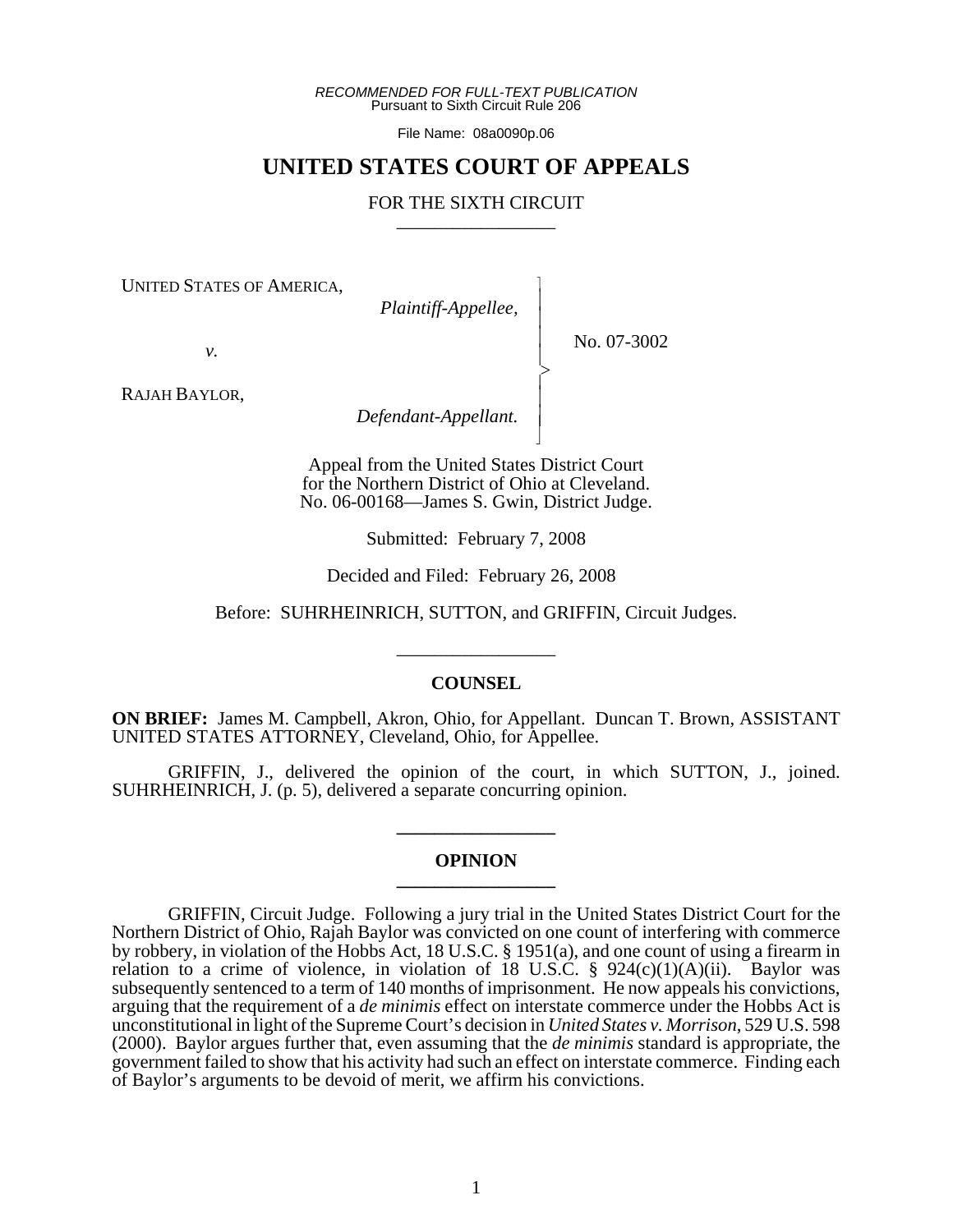I.

On the evening of December 21, 2005, Little Caesar's manager Tina Martin was in the process of closing a Cleveland-area location of the chain pizza restaurant when a brick, thrown from the outside, shattered the glass of the front door. A man dressed in all black, with a hooded sweatshirt covering the top of his head and a mask covering his face, stepped forward and pointed a .38 revolver at Martin, demanding that she open the store's register. The man struck Martin on the head and left with \$538. Cleveland police officers later pulled over a vehicle driven by Baylor's accomplice, Kevin Oliver, and arrested Baylor and Oliver, finding a gun, masks, and gloves on the floorboard of the vehicle. The police returned the suspects to the Little Caesar's restaurant, where Martin identified Baylor as her assailant.

Following a two-day trial, a jury convicted Baylor of interfering with commerce by robbery (Count One), in violation of the Hobbs Act, 18 U.S.C. § 1951(a), and of using a firearm in relation to a crime of violence (Count Two), in violation of 18 U.S.C. §  $924(c)(1)(A)(ii)$ . The district court then sentenced Baylor to a term of 56 months of imprisonment on Count One and 84 months on Count Two, to be served consecutively, for a total term of 140 months of imprisonment.

### II.

Baylor argues that in order to satisfy the jurisdictional element of the Hobbs Act, his activity must have had more than a *de minimis* effect on interstate commerce. Accordingly, Baylor contends that our prior cases interpreting the Hobbs Act, which have held that a *de minimis* effect on interstate commerce is sufficient to meet constitutional requirements, should be re-examined in light of the Supreme Court's decision in *Morrison*. In *Morrison*, the Court invalidated the civil remedy provision of the Violence Against Women Act, holding that it did not regulate activity that substantially affected interstate commerce. 529 U.S. at 613. Five years earlier, in *United States v. Lopez*, 514 U.S. 549 (1995), the Court held that Congress's enactment of the Gun-Free School Zones Act of 1990 exceeded the scope of its authority under the Commerce Clause, in that "possession of a gun in a local school zone is in no sense an economic activity that might, through repetition elsewhere, substantially affect any sort of interstate commerce." *Lopez*, 514 U.S. at 567. *See also United States v. Dupree*, 323 F.3d 480, 485 n.1 (6th Cir. 2003) (summarizing the holdings of *Lopez* and *Morrison*).

We review Baylor's argument de novo because it raises a question of law. *United States v. Smith*, 182 F.3d 452, 455 (6th Cir. 1999).

The Hobbs Act provides that "[w]hoever in any way or degree obstructs, delays, or affects commerce or the movement of any article or commodity in commerce, by robbery or extortion . . . shall be fined . . . or imprisoned . . . ." 18 U.S.C. § 1951(a). In *Smith*, we reaffirmed our pre-*Lopez* holdings that the government must prove only that a robbery had a *de minimis* effect on interstate commerce in order to satisfy the jurisdictional requirement of the Hobbs Act. Surveying the weight of authority from our sister circuits, we observed that:

All of the other circuits that have considered the issue have held that the *de minimis* standard for Hobbs Act charges survived Lopez, although the Fifth Circuit has recently granted a rehearing on this issue. *See United States v. Harrington*, 108 F.3d 1460, 1465 (D.C. Cir. 1997); *United States v. Alfonso*, 143 F.3d 772, 775 (2d Cir. 1998); *United States v. Farrish*, 122 F.3d 146, 147 (2d Cir. 1997); *United States v. Hickman*, 151 F.3d 446, 456 (5th Cir. 1998), *reh'g granted and op. vacated*, 165 F.3d 1020 (5th Cir. 1999), [*affirmed by* 179 F.3d 230 (5th Cir. 1999) (en banc)]; *United States v. Miles*, 122 F.3d 235 (5th Cir. 1997); *United States v. Robinson*, 119 F.3d 1205 (5th Cir. 1997), *cert. denied*, 522 U.S. 1139 (1998); *United States v.*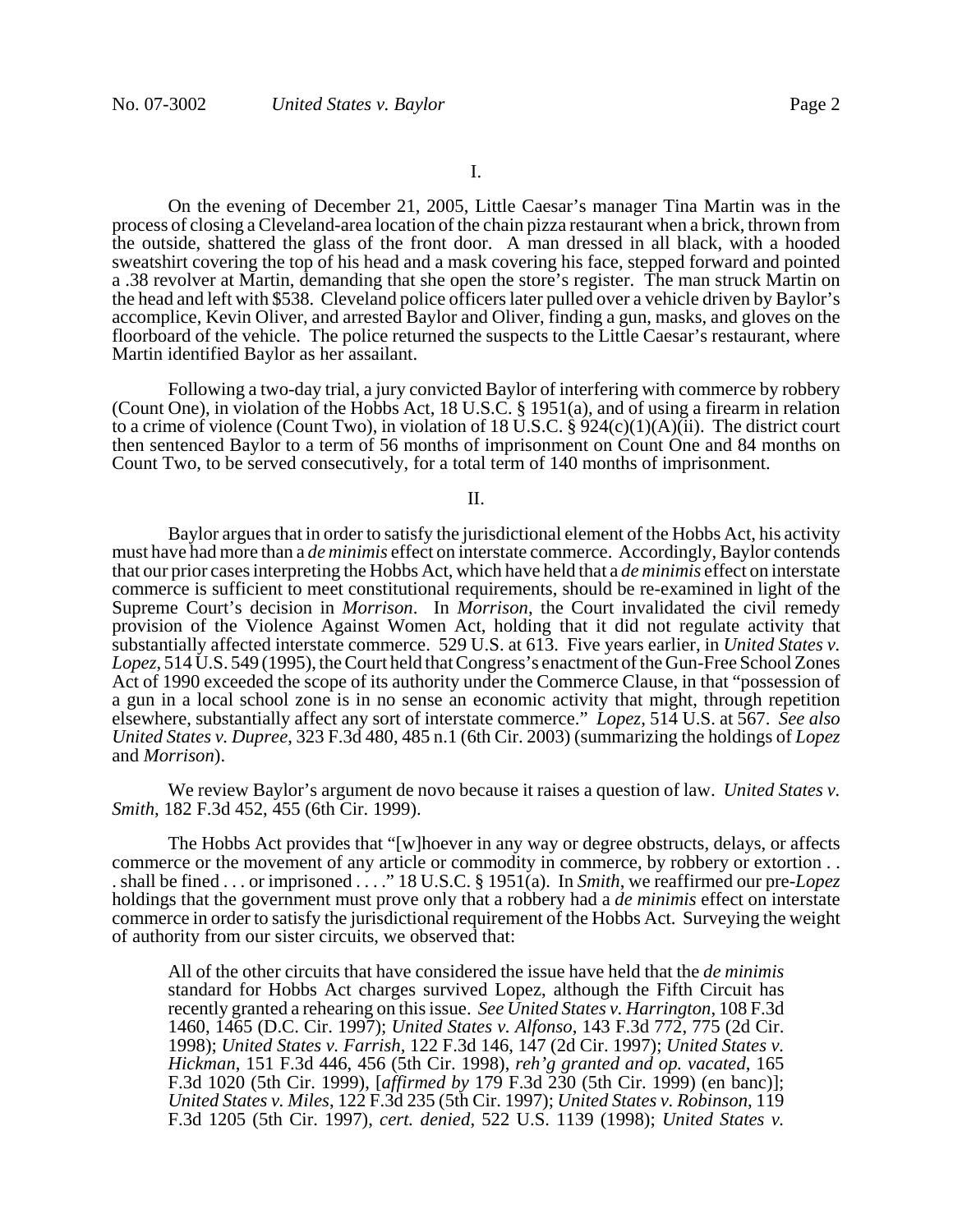*Nelson*, 137 F.3d 1094, 1102 (9th Cir. 1998); *United States v. Woodruff*, 122 F.3d 1185 (9th Cir. 1997); *United States v. Beydler*, 120 F.3d 985, 987 (9th Cir. 1997); *United States v. Nguyen*, 155 F.3d 1219, 1224 (10th Cir. 1998); *United States v. Bruce*, 78 F.3d 1506, 1509 (10th Cir. 1996); *United States v. Bolton*, 68 F.3d 396, 398-99 (10th Cir. 1995); *United States v. Paredes*, 139 F.3d 840 (11th Cir. 1998) (Wellford, J., sitting by designation); *United States v. Castleberry*, 116 F.3d 1384, 1387 (11th Cir. 1997).

*Smith*, 182 F.3d at 456. We found persuasive the Tenth Circuit's reasoning in *Bolton* that in *Lopez*, the Supreme Court "recognized that if a statute regulates an activity which, through repetition, in aggregate has a substantial effect on interstate commerce, the *de minimis* character of individual instances arising under the statute is of no consequence," *id.* (quoting *Bolton*, 68 F.3d at 399) (internal citation and quotation omitted), and held that the "*de minimis* standard for the interstate commerce effects of individual Hobbs Act violations survived *Lopez*." *Smith*, 182 F.3d at 456.

Four years later, in *Dupree*, we addressed the same argument that Baylor now raises – that *Morrison* requires the government to prove more than a *de minimis* effect on interstate commerce under the Hobbs Act. *Dupree*, 323 F.3d at 484-85. We rejected that claim, reaffirming our prior holding in *Smith* that "the traditional *de minimus* standard for Hobbs Act violations" was appropriate following *Lopez* and *Morrison*, so that "'if a statute regulates an activity which, through repetition, in [the] aggregate has a substantial effect on interstate commerce, the *de minimus* character of individual instances arising under the statute is of no consequence.'" *Dupree*, 323 F.3d at 485 (quoting *Smith*, 182 F.3d at 456).

Most recently, we considered the *de minimis* standard's applicability to the Hobbs Act in *United States v. Davis*, 473 F.3d 680, 681 (6th Cir. 2007). Specifically, in *Davis*, we rejected the defendant's argument that the *de minimis* standard is no longer applicable to the Hobbs Act after the Supreme Court's decision in *Gonzales v. Raich*, 545 U.S. 1 (2005). *Davis*, 473 F.3d at 682. As we explained:

There is no reading of *Raich* that supports Davis's contention that this Court cannot continue to apply the *de minimis* standard to Hobbs Act cases, where, as here, the extortion is directed at a business. The Hobbs Act, like the [Controlled Substances Act at issue in *Raich*], regulates activities, which, in the aggregate, have a substantial effect on interstate commerce. *See United States v. Bolton*, 68 F.3d 396, 399 (10th Cir. 1995) ("In enacting the Hobbs Act, Congress determined that robbery and extortion are activities which through repetition may have substantial detrimental effects on interstate commerce.") (citing H.R. Rep. No. 238, 79th Cong., 1st Sess., (1945), *reprinted in* 1946 U.S.C.C.A.N. 1360, 1370); *see also* [*United States v.*] *Wang*, 222 F.3d [234] at 238 [(6th Cir. 2000)] ("*Lopez* did not require realignment of the Hobbs Act's jurisdictional nexus because individual instances arising under the statute could, through repetition, have a substantial effect on interstate commerce.") (citing *Smith*, 182 F.3d at 456). Therefore, *Raich* permits, rather than restricts, the continued application of the *de minimis* standard where the Hobbs Act offense is directed at a business.

Davis, 473 F.3d at 683. We are bound by our prior published opinions in *Smith*, *Dupree*, and *Davis*, and must reject Baylor's challenge to the *de minimis* standard. *See Sixth Cir. R. 206(c); United States v. Humphrey*, 287 F.3d 422, 452 (6th Cir. 2002).

Finally, we note that since *Smith*, which was published prior to *Morrison*, our sister circuits have continued to apply the *de minimis* standard to the interstate commerce nexus under the Hobbs Act in the wake of *Morrison*. *See United States v. Griffin*, 493 F.3d 856, 861 (7th Cir. 2007); *United*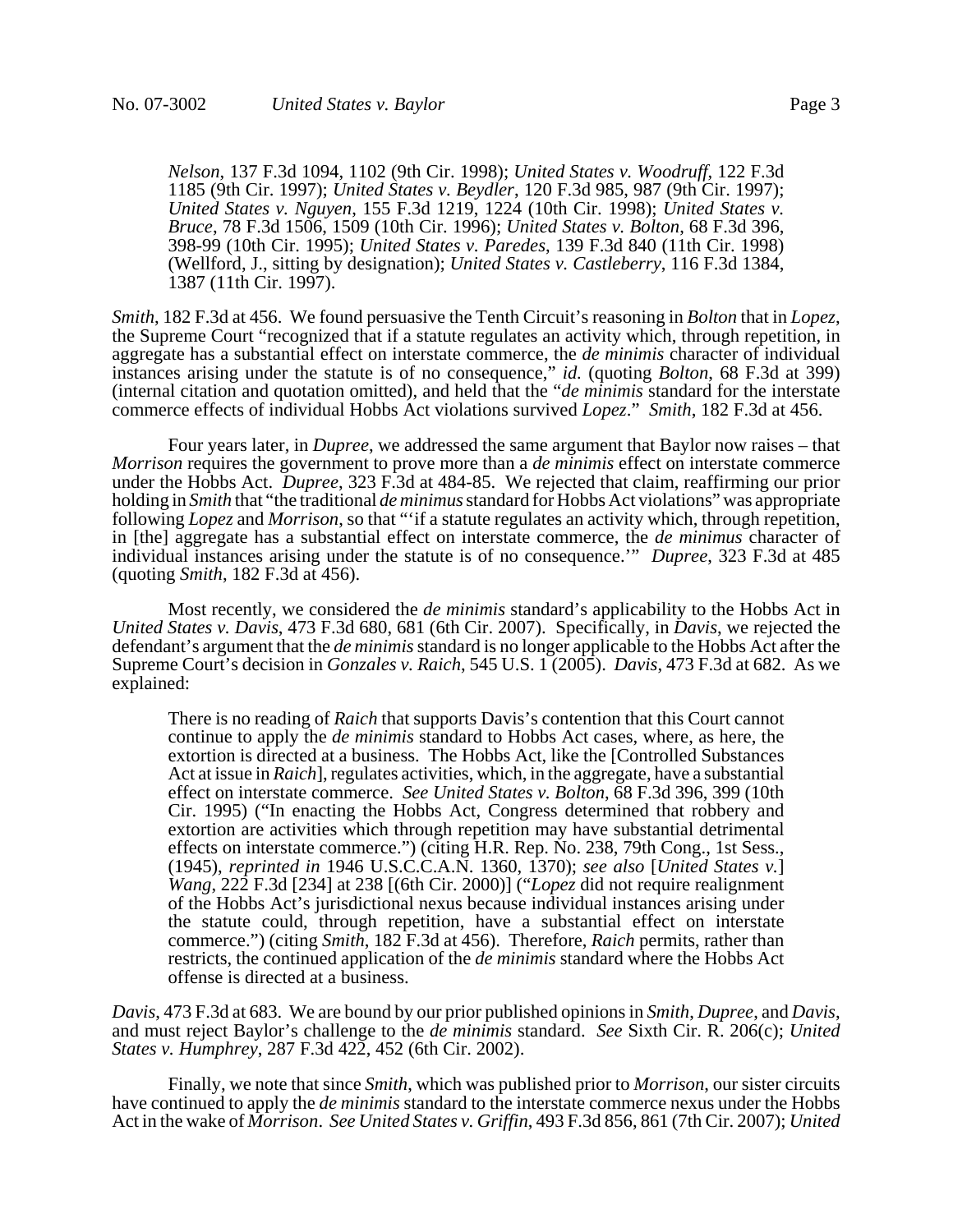*States v. Nascimento*, 491 F.3d 25, 37 n.3 (1st Cir. 2007); *United States v. Boyd*, 480 F.3d 1178, 1179 (9th Cir. 2007); *United States v. Davila*, 461 F.3d 298, 306-07 (2d Cir. 2006); *United States v. Foster*, 443 F.3d 978, 983 n.3 (8th Cir. 2006); *United States v. Urban*, 404 F.3d 754, 766 (3d Cir. 2005); *United States v. McCormack*, 371 F.3d 22, 28 (1st Cir. 2004), vacated on other grounds, 543 U.S. 1098 (2005); *United States v. Malone*, 222 F.3d 1286, 1294-95 (10th Cir. 2000). It appears that the Fifth Circuit is divided as to whether the aggregation principle may be applied to allow Hobbs Act convictions where the impact on interstate commerce of individual robberies is minimal. *See United States v. McFarland*, 311 F.3d 376, 409-10 (5th Cir. 2002) (en banc) (dividing equally on aggregation principle, and therefore affirming defendant's conviction).

#### III.

Although he does not identify this claim in his brief's "Issues Presented For Review," Baylor also argues that the government did not offer sufficient evidence at trial to satisfy the *de minimis* standard. Federal Rule of Appellate Procedure 28(a) requires the appellant's brief to contain, *inter alia*, "a statement of the issues presented for review . . . ." *See also, e.g., United States v. Winkle*, 477 F.3d 407, 416 n.4 (6th Cir. 2007); *Marks v. Newcourt Credit Group, Inc*., 342 F.3d 444, 462 (6th Cir. 2003). Baylor's brief on appeal identified only a single issue for review: "Whether the *de minimis* threshold is constitutionally sufficient to fulfill the jurisdictional element of the Hobbs Act?"

Assuming, without deciding, that Baylor has raised this issue properly for our review, his argument is plainly without merit. At trial, the government offered the testimony of Joe Mestrovich, the senior director of logistics and transportation services for Blue Line Food Service Distribution ("Blue Line"). Mestrovich testified that Blue Line distributes food products for Little Caesar's restaurants, including the Cleveland location that was robbed by Baylor. He testified further that the food products (cheeses, flours, sauces) traveled through interstate commerce to the Blue Line warehouse in Columbus, Ohio, before they were shipped to the Little Caesar's restaurant that Baylor robbed. For example, Mestrovich stated that the flour used by the Cleveland Little Caesar's restaurant originated in Minnesota, the sauce from California, and the cheese from Wisconsin. This testimony alone is sufficient to satisfy the *de minimis* standard. *See United States v. Watkins*, 509 F.3d 277, 281 (6th Cir. 2007) (holding that *de minimis* standard is satisfied where defendant robbed check-cashing business that drew checks on nationwide banks); *Davis*, 473 F.3d at 684 (finding *de minimis* standard satisfied by extortion of a bar that purchased alcohol that had traveled in interstate commerce); *United States v. Brown*, 959 F.2d 63, 68 (6th Cir. 1992) (holding that *de minimis* standard was satisfied where defendant attempted to rob a bar that purchased alcohol that had traveled in interstate commerce).

#### IV.

For the reasons stated, we affirm Baylor's convictions.